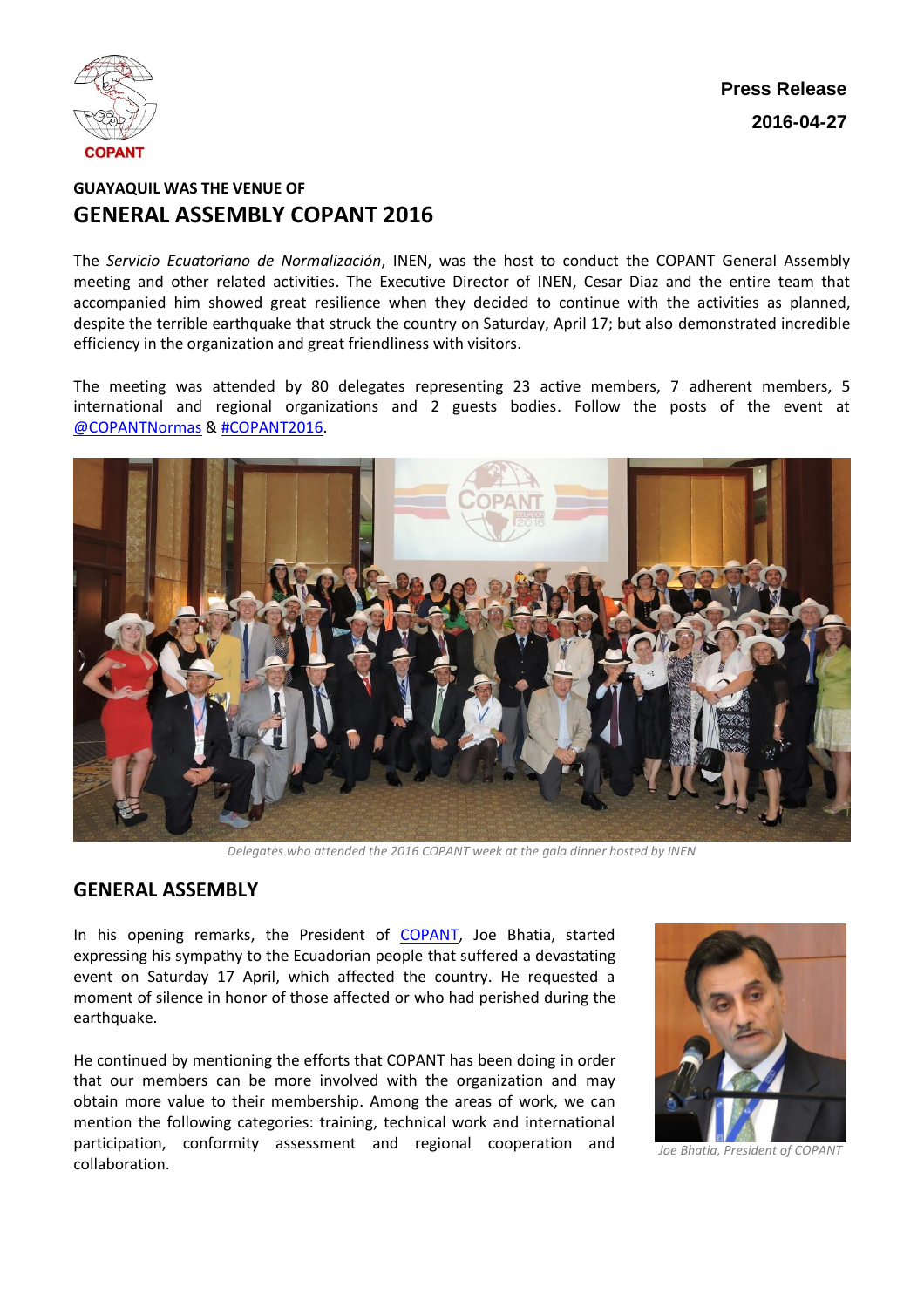During the meeting, the working groups that administer the four strategic priorities of COPANT presented their reports of the activities during 2015 and the plan for this year. The four working groups are focused on the following strategies: Capacity Building, International Participation, Conformity Assessment and Regional Cooperation.

The activities deserve to be highlighted planned for 2016 are the following:

- Internship in Participation in International Standardization (Chile)
- Internship in Conformity Assessment (systems management) (Mexico)
- Training workshop for participation in the ISO/TC 207 (PTB Project)
- Support to National Mirror Committees ISO/CASCO (PTB Project)
- Workshop awareness of the importance of participating in IEC Affiliate countries (PTB Project, and IEC-LARC) (Argentina)
- Implementation of the Communication Plan of COPANT
- Meetings of the technical committees of COPANT TC 151 and TC 152 (Argentina)

COPANT also facilitated some discussion sessions that allowed collect the contributions and impressions of our members regarding the following topics, the same that will be shared with the respective organizations:

- Review of the Master Plan for **IEC** (the International Electrotechnical Commission)
- Relationship and presence in the region of **[ISO](http://www.iso.org/iso/home.html)** (the International Organization for Standardization)
- Relationship and topics to be discussed at the joint meeting in 2017 with [PASC](http://www.pascnet.org/) (the Pacific Area Standards Congress)



*Rosario Uria[, INACAL](http://www.inacal.gob.pe/inacal/) (Peru) and Leader of IEC Affiliate Country Program. She presented an interesting experience of participating in the Olympics Standards in Seoul, Korea, by a team of teenagers from Cusco, who won the gold medal!*



*Beverly Monroe, [TTBS](http://www.ttbs.org.tt/) (Trinidad and Tobago), and Co-Leader WG # 4, who prepares and presents the new Communication Plan for COPANT*

The Board of Directors was partially renewed and [INEN](http://www.inen.gob.ec/) (Ecuador) and [OSN](http://www.osn.gob.sv/) (El Salvador) were welcomed to be part of the Board of Directors for the first time.



*Welcoming OSN to the Board of Directors, in the picture from left to right, Kory Eguino, Executive Secretary of COPANT, Yanira Colindres, CEO of OSN, and Joe Bhatia, President of COPANT.*

*Cesar Diaz, Executive Director of INEN, now integrate the Board of Directors of COPANT*

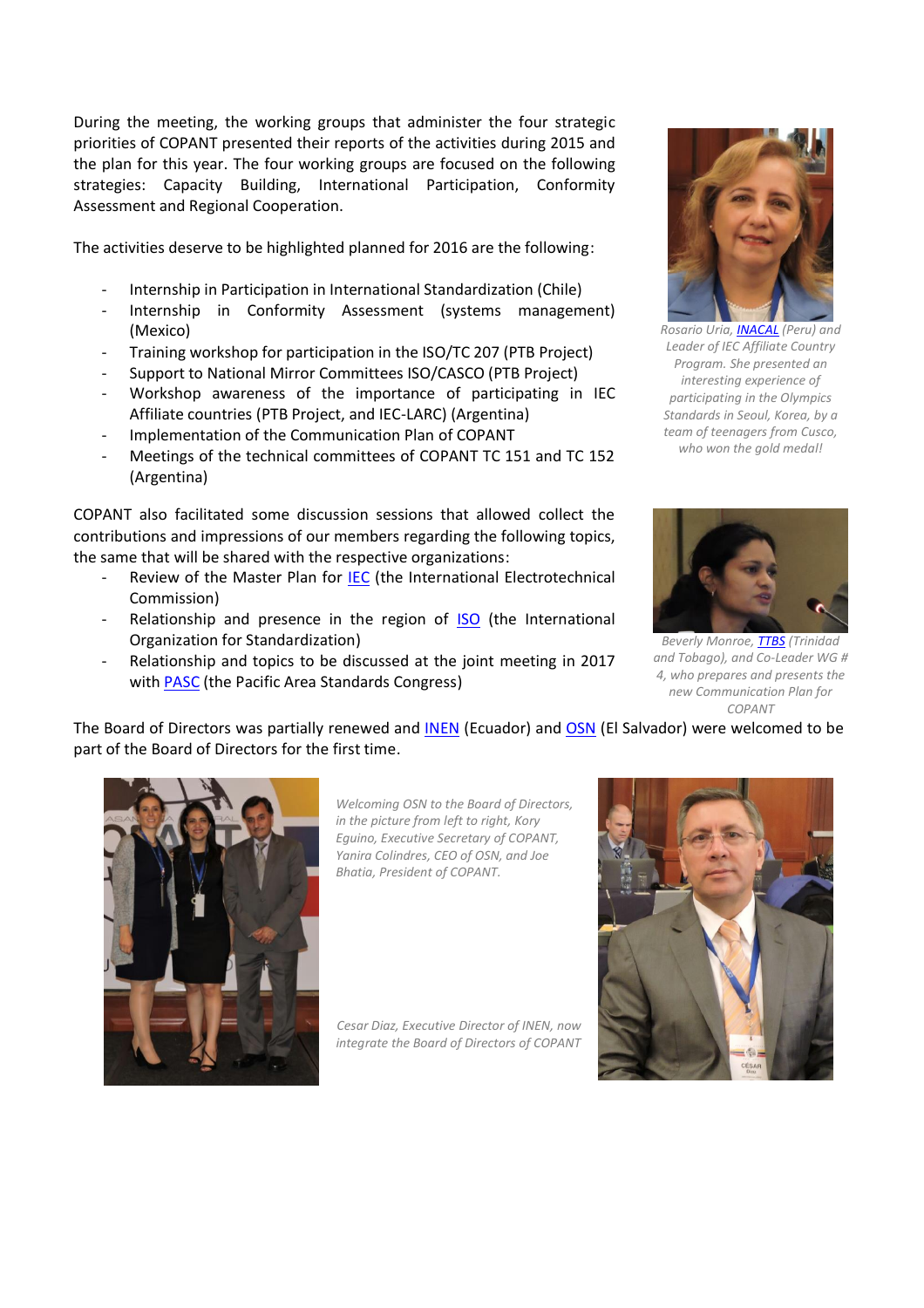#### **SPEED NETWORKING**

During the week COPANT 2016, we facilitated that members can conduct their bilateral meetings of collaboration and cooperation, more appropriately. For this purpose, a room was enabled with the comfort and privacy needed to conduct these meetings and a whole afternoon was dedicated to a Speed Networking, which was very well received and used not only by our members, but also by our special guests.

In the Speed Networking took place over 50 bilateral meetings, among which participants exchanged experiences, discussed possible mechanisms for cooperation and signed several memorandums of understanding.

### **WORKSHOP TRADE FACILITATION THROUGH THE QUALITY INFRASTRUCTURE**



*Ileana Martínez, President of IAAC introduces the WTO TBT Agreement*



*Kevin McKinley, ISO Secretary General ag, talks about the Standards Best Practice* 

On Thursday, April 21, was held the Workshop "Trade Facilitation through the Quality Infrastructure" organized by the Quality Infrastructure Council for the Americas [\(QICA\)](http://cica.copant.org/index.php/en/). The objective of the event was to share successful examples of applying the provisions of the Technical Barriers to Trade agreement of the World Trade Organization (TBT-WTO) by using the pillars of quality infrastructure: regulation, standardization, metrology, accreditation and conformity assessment, to facilitate trade.

The workshop featured two keynote presentations that allowed introducing the issues to be analyzed. The first presentation, by Ileana Martinez [\(NIST/](http://www.nist.gov/)USA), President of [IAAC,](http://www.iaac.org.mx/Spanish/Index.php) introduced the concepts and provisions of the WTO TBT Agreement. Kevin McKinley, Acting Secretary General of ISO, who presented the best practices governing international standardization processes, followed her.

The workshop consisted of three different panels where the speakers shared their experiences and best practices to promote trade and advance the protection of citizens in their countries and regions, using tools that facilitate the Quality Infrastructure, in particularly with standardization, regulation, certification, accreditation and metrology.



*Interesting panel on the use of standards and regulations to facilitate trade: CEN, PASC, Canada and USA. From left to right: Javier Garcia [\(AENOR/](http://www.aenor.es/desarrollo/inicio/home/home.asp)[CEN\)](http://www.cen.eu/cen/pages/default.aspx), Sylvie Lafontaine [\(SCC\)](http://www.scc.ca/en/web/scc-ccn), Amaury Santos [\(IEC LARC\)](http://www.iec.ch/about/locations/iec-larc/), Bronwyn Evans [\(SA/](http://www.standards.org.au/Pages/default.aspx)[PASC\)](http://www.pascnet.org/) and Joe Tretler [\(ANSI\)](http://www.ansi.org/)*

*Exchange of experiences of NSBs from Latin America and the Caribbean. From left to right: Héctor Laiz [\(SIM\)](http://www.sim-metrologia.org.br/spanol/index.php), Mauricio Céspedes [\(INTECO\)](http://inteco.or.cr/esp/), Germán Nava [\(ICONTEC\)](http://icontec.org/index.php/es/), Claudia Cerda [\(INN\)](http://www.inn.cl/) and Maurice Lewin [\(BSJ\)](http://www.bsj.org.jm/)*